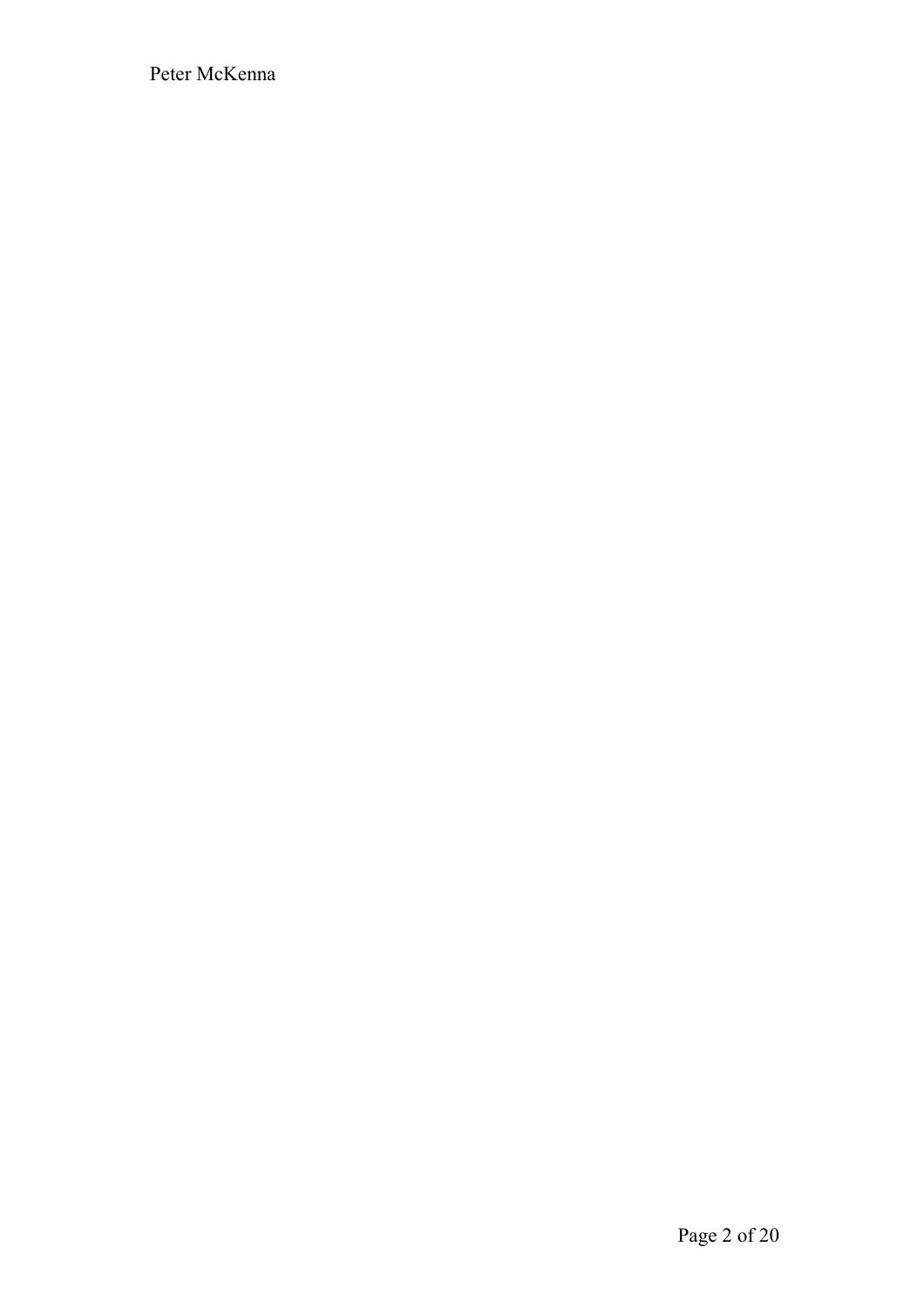# Jesus Nazōraios: hidden truths revealed?

Jesus is known to the world as "Jesus of Nazareth". It is an almost formulaic description of the historical Jesus, and frequently features as the *sine qua non* for such a character. Even the minimalist identikits for a real Jesus, which strip out the supernatural events and the Old Testament copy, leave behind a bare-bones historical 'Jesus' who carries this plain heading on his 'wanted' poster: "Jesus of Nazareth". Jesus, the minimalist theory goes, may not have been a divine miracle-worker, but he was from Nazareth, preached, and was crucified by Pilate. Such a process is based on the same flawed premise as reconstructions of the *Testimonium Flavianum* obtained by subtracting the most implausible elements. However, the inclusion of the Nazarene element in the gospels – like so many 'historical' aspects missing from the Pauline epistles - raises more fundamental issues which throw some dim light on the mythologizing and historicising processes of early Christianity.

Every reference in the gospels to "Jesus of Nazareth" – including the gospel equivalent of our 'wanted' poster, Pilate's iconic inscription above the cross (John 19:9) – says something quite different: Ἰησοῦς ὁ Ναζωραῖος - 'Jesus the Nazōraios', or Ἰησοῦς ὁ Ναζαρηνός - 'Jesus the Nazarēnos'. Does this phrase really just mean 'Jesus of Nazareth'? Or does it have a distinctive religious significance that was originally tied to a mystical idea rather than a place?

Ehrman favours the historicity of anything in the gospels that early Christians had no obvious reason to make up – and to him the idea that Jesus came from an insignificant town such as Nazareth is not a detail that would advance Christian vested interests (Ehrman, Disk 6, 11-3). According to Ehrman such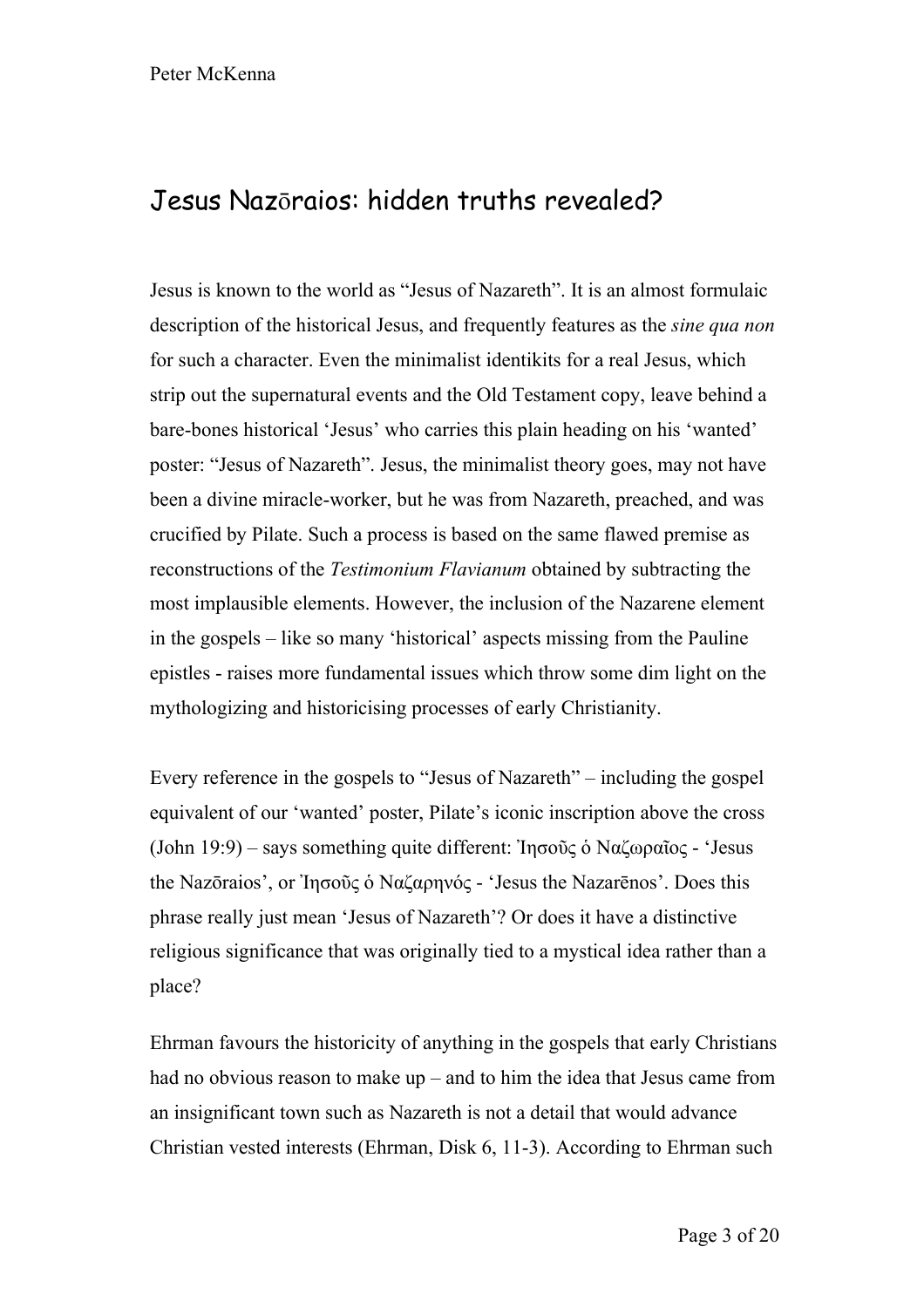details survive in our tradition because they were real. The so-called Criterion of Embarrassment, also known in more philosophical language as the criterion of contradiction (Meyer 2002) or more portentously as the "movement against the redactional tendency" (Porter 2000, p.162) is particularly popular with historicists. Meier (2001, p.168) suggests that "embarrassing material coming from Jesus would naturally be either suppressed or softened in later stages of the Gospel tradition". However, neither the embarrassment felt, nor the compulsion to include such "embarrassing" details, has been satisfactorily explained. The results of applying the criterion are hardly convincing: details considered 'authentic' due to embarrassment include supernatural events such as the cursing of the fig-tree (Barnett 2009, p.223). And in terms of embarrassment, it is hard to top the accounts in the infancy gospel of Thomas (which Ehrman dates as early as 125CE) of the child Jesus petulantly killing children for petty sleights: it is clear from the reaction of the other townspeople that the embarrassment factor spans the ages – and by the logic of this criterion, these episodes would be particularly authentic. Given the extraordinary deeds and events reported in the gospels, the proposition that anyone living at the time of writing would have called the writers to account for things that they knew to be untrue or that they had omitted, seems implausible. It can be said that Jesus fed 5000, turned water into wine, walked on water, resurrected the dead, and so on – yet somebody would be sure to pull the evangelist up if they left out a few details? If compulsion applied, it would be to church leaders in relation to the feasibility of significantly altering texts which were widely circulated - not to the gospel authors, for whom any hidden agenda of embarrassment can only be speculation.

Nazareth is one such detail commonly allowed as 'historical' under the Criterion of Embarrassment. Ehrman maintains that Nazareth is a feature which is both random and embarrassing, and that it must thereby be real. Christians, Ehrman says, would have had him come from somewhere like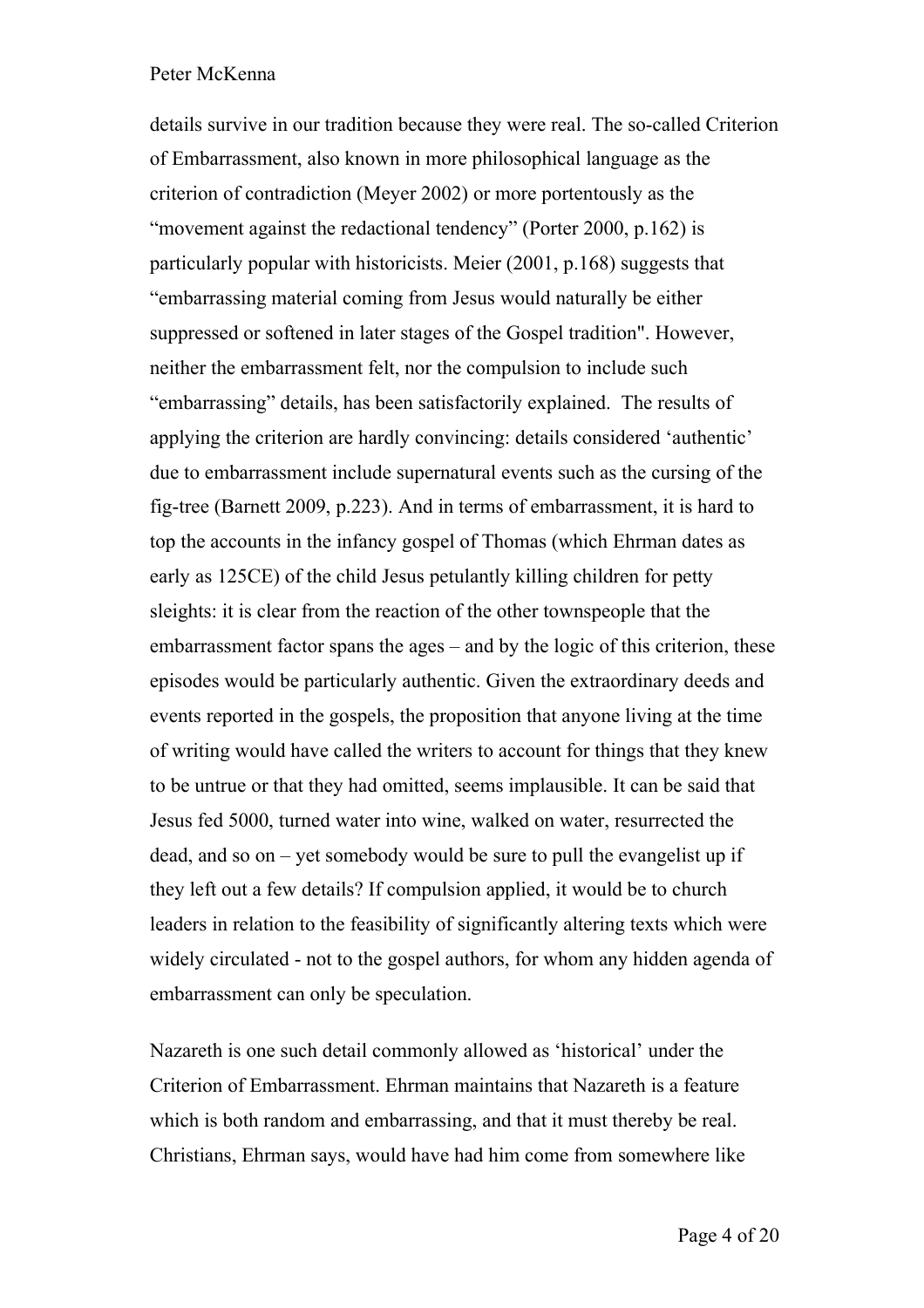Bethlehem to fulfil a prophecy and "wouldn't have made up the idea that he came from a little one horse town like Nazareth" (Ehrman, Disk 6, 11-3). However, Ehrman ignores the fact that Jesus **was** said to come from Nazareth precisely so that a prophecy might be fulfilled. Matthew explicitly frames Jesus' coming from Nazareth in these terms: Joseph, having been warned in a dream about returning to Judea, decides to go to Galilee instead, and makes his home in a city called Nazareth, "ὅπως πληρωθῆ τὸ ῥηθὲν διὰ τῶν προφητῶν ὅτι Ναζωραῖος κληθήσεται" – "so that it might be fulfilled what was spoken through the prophets, that a Nazōraion he shall be called" (Matthew 2:23). Ναζωραῖος is almost universally translated here as 'a Nazarene' – but when used elsewhere in conjunction with Jesus, as "Jesus of Nazareth". Matthew 2:23 raises two connected questions: what does Nazōraion mean, and what is the prophecy? These questions stand regardless of whether or not the phrase is an interpolation - and Scaliger, cited in Jonge (1996, p.182) believed that it was, and an inept one at that ("additiones sunt veterum christainorum ineptae" – though neither Scaliger nor Jonge indicate why it would have been interpolated, and the devout Scaliger deemed it interpolated only because of its foolishness).

The prophecy can potentially inform the meaning of Nazōraion, but may just as well raise further questions concerning its fulfilment. Given that there is no Old Testament reference to a city or town called Nazareth, it seems that the embarrassment may well lie in the quality of a prophecy that depends on word-play. Kittel et al (1985, p.625) insist that the term derives from "the city of Nazareth as the hometown of Jesus" and that there is no obstacle to such a proposition. On the face of it, however, the word Nazōraion does not and cannot mean 'of Nazareth': it is not the natural word to describe a citizen of a place variously named as Nazara, Nazaret and Nazareth. If we take Nazareth as the most common spelling of the place-name (5 times in the gospels, against four for Nazaret and two for Nazara), a Nazarene would have been a Nazarethnon (Ναζαρέθνός), Nazarethenon (Ναζαρέθένός), Nazarethaion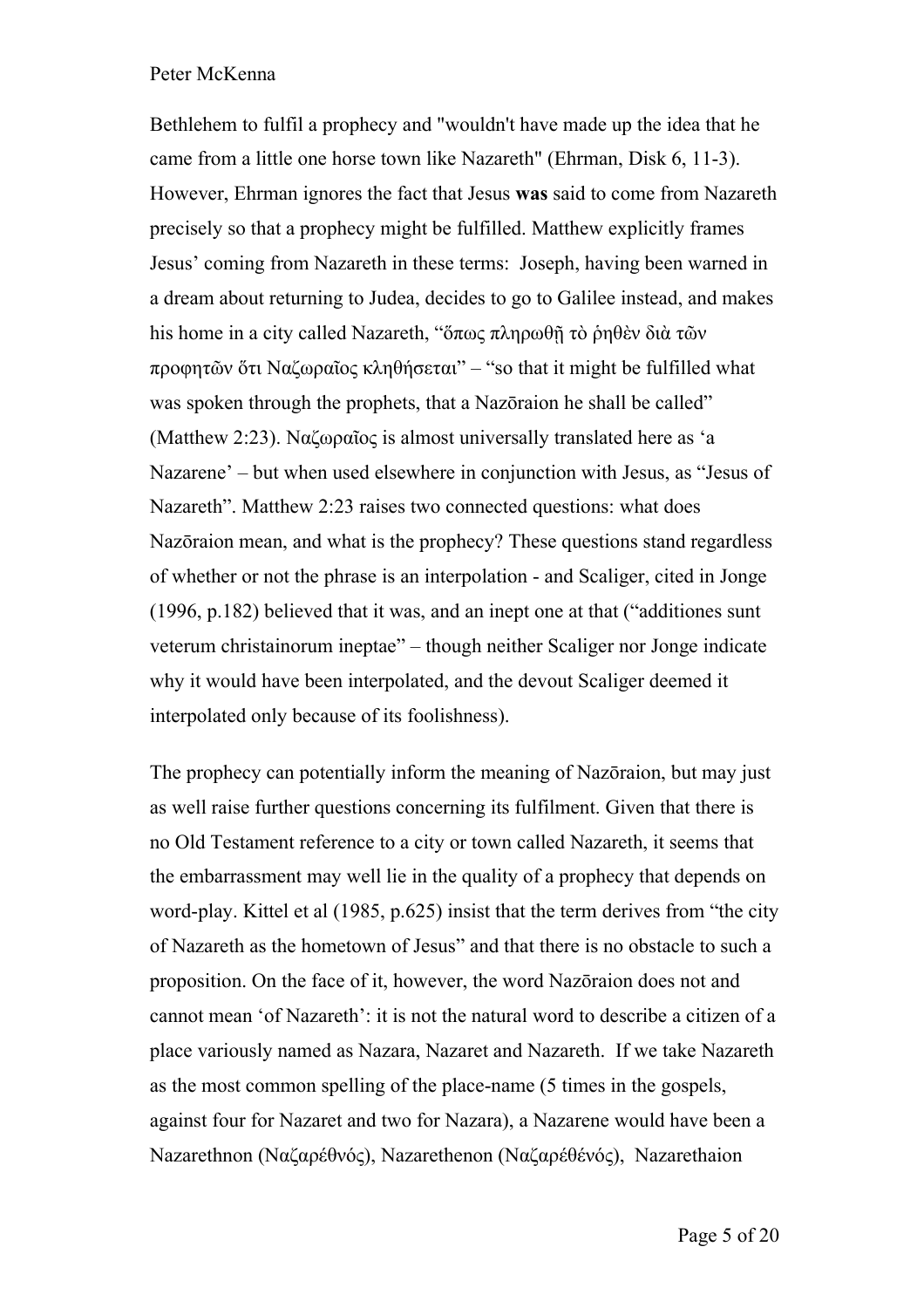(Ναζαρέθαiός), or possibly (based on the word at Mark 1:5 and John 7:25 for people of Jerusalem) Nazarethiton (Ναζαρέθιτός) – but certainly not a Nazōraion or a Nazarēnon.

Yet the most natural way to refer to Jesus being from Nazareth would simply be to say what the translations insist on saying: Jesus of, or from, Nazareth. When Acts refers to Paul being a native of Tarsus, it is as Saulon Tarsea (Acts 9:11 Σαῦλον … Ταρσέα). The title Nazōraios (and its variant Nazarēnos) is mentioned much more frequently than Nazareth. Jesus is repeatedly called 'the Nazōraion' and 'the Nazarēnon' (ὁ Ναζωραῖος and ὁ Ναζαρηνός), where people like Paul are simply described as being from Tarsus (at least when he's not also being described as a Nazōraion). While there are frequent references in translations to "Jesus of Nazareth", they are all essentially mistranslations of ὁ Ναζωραῖος and ὁ Ναζαρηνός. On only one occasion in the gospels is Jesus identified (by the people of Jerusalem) as "Jesus the prophet from Nazareth" (Matthew 21:11 Ἰησοῦς ὁ ἀπὸ Ναζαρὲθ) – a more elaborate rendition. Mark 1:9 refers to Jesus physically travelling from Nazaret: Ἰησοῦς ἀπὸ Ναζαρὲτ…. – and John refers to Joseph as being ἀπὸ Ναζαρέτ.

The Ναζωραῖος 'prophecy' has been most frequently linked to Isaiah 11:1, and the prophecy that "there shall come forth a shoot out of the stock of Jesse, and a branch out of his roots shall bear fruit". This quotation is usually followed by an explanation that the Hebrew for 'branch' is netser, and this either "sounds something like Nazareth" (Gundry 2003, p.171) **or** was transliterated into 'Nazōraios' (Presutta 2007, p.262) (Cook 2009, p.143)**.** However, while the Hebrew is indeed ve·ne·tzer, Matthew (as will become clear) relied on the Septuagint translation. The word used in Isaiah 11:1 is ῥίζης (καὶ ἐξελεύσεται ῥάβδος ἐκ τῆς ῥίζης Iεςαι καὶ ἄνθος ἐκ τῆς ῥίζης ἀναβήσεται). The same word is used a lot in the New Testament (e.g. "I am the root and offspring of David", Revelation 22:16). However, it is not netser,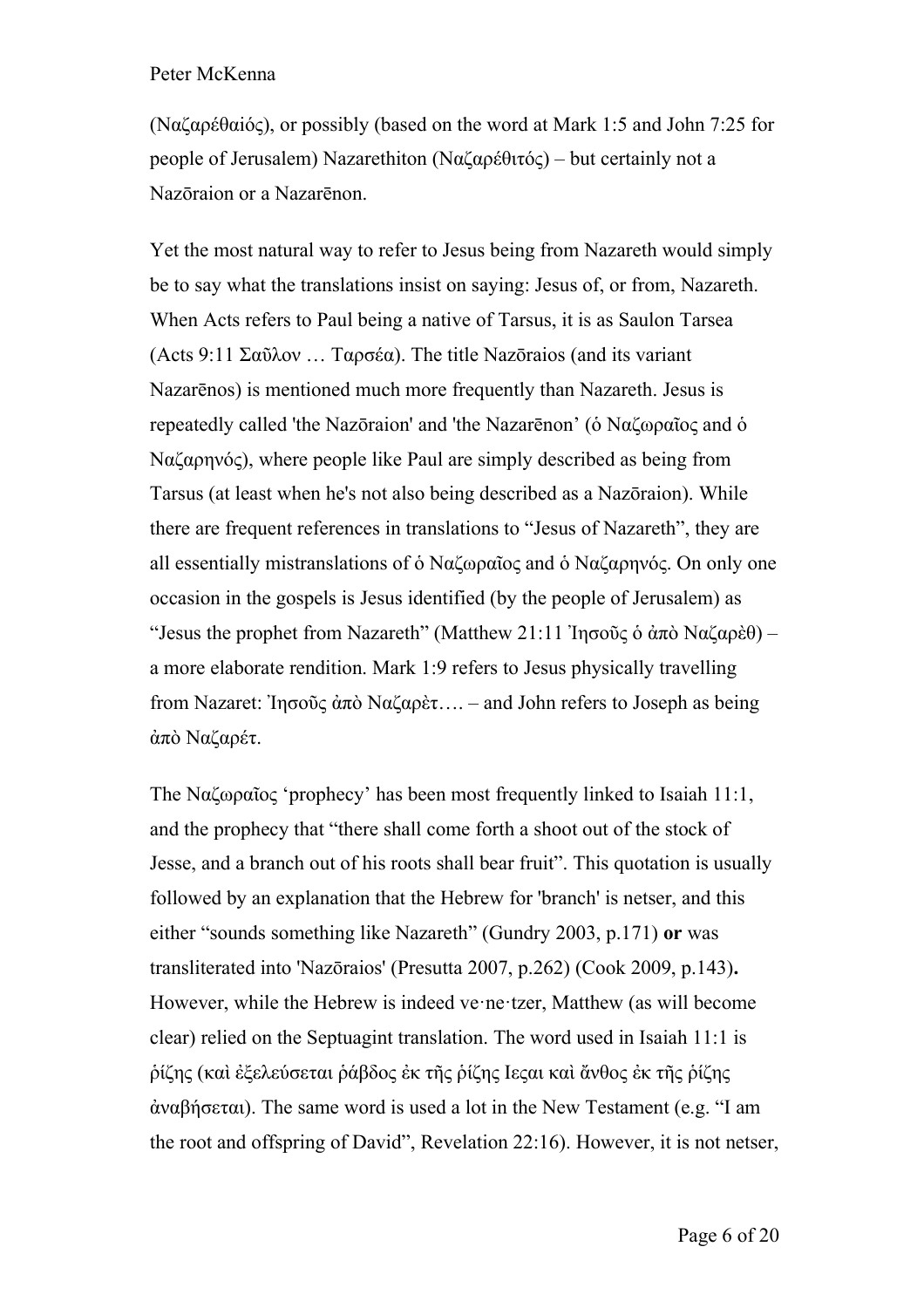and does not in any way resemble netser, natsar, nazir or nazar. When Paul (Romans 15:12) refers to Isaiah's prophecy that "there will be the root of Jesse, he who arises to rule over the Gentiles; in him the Gentiles will hope", he is referring to Isaiah 11:10, and also uses the word **ῥίζα.** The Greek word used at 11:10 in the Septuagint is ἄνθος (which actually, like the Vulgate's *flos* for Is.11:1, means flower). The Hebrew is again ve·ne·tzer. Neither of these words - ῥίζα or ἄνθος - translate or transliterate to Nazōraion. Gundry (2003) also cites Zechariah 6:12 (man whose name is Branch) as a point of reference for Matthew's prophecy, Almonz indicating that the Hebrew word here is *netser* (2003, p.104). Racy (2007, p.79) also cites Zechariah 6:12 and states categorically that Nazarene is derived from *netser*. However, the Hebrew word at Zechariah 6:12 is not *netser*: neither the Hebrew *tsemach* nor the LXX *anatolē* remotely resembles Nazōraion. Tsemach was apparently a proper name etymologically associated with growth out of the ground. It is always difficult to render this sort of double meaning in translation, and the LXX translators settled on ἀνατολὴ as a proper name which also contains a sense of 'rising'.

In addition, both netser (branch) and natsar (watch) use a backed s. Anyone who understood Hebrew or Aramaic would not confuse confuse a zayin with a tsade, and would not transcribe it from the original as a zeta.

The match between Matthew 2:23 -  $\ddot{\text{o}}$ τι ναζωραῖος – and Judges 13:7 - ὅτι ναζιραῖον in the Septuagint – is much stronger than any speculative link with similar sounding Hebrew words. Thiede (2003, p.432) discounts Judges 13:5 on the grounds that it is not a messianic prophecy and refers to a 'Nazorite', "something Jesus never was". However, the verbal similarity is compelling, with a single vowel difference – Judges' iota changed by Matthew to an omega.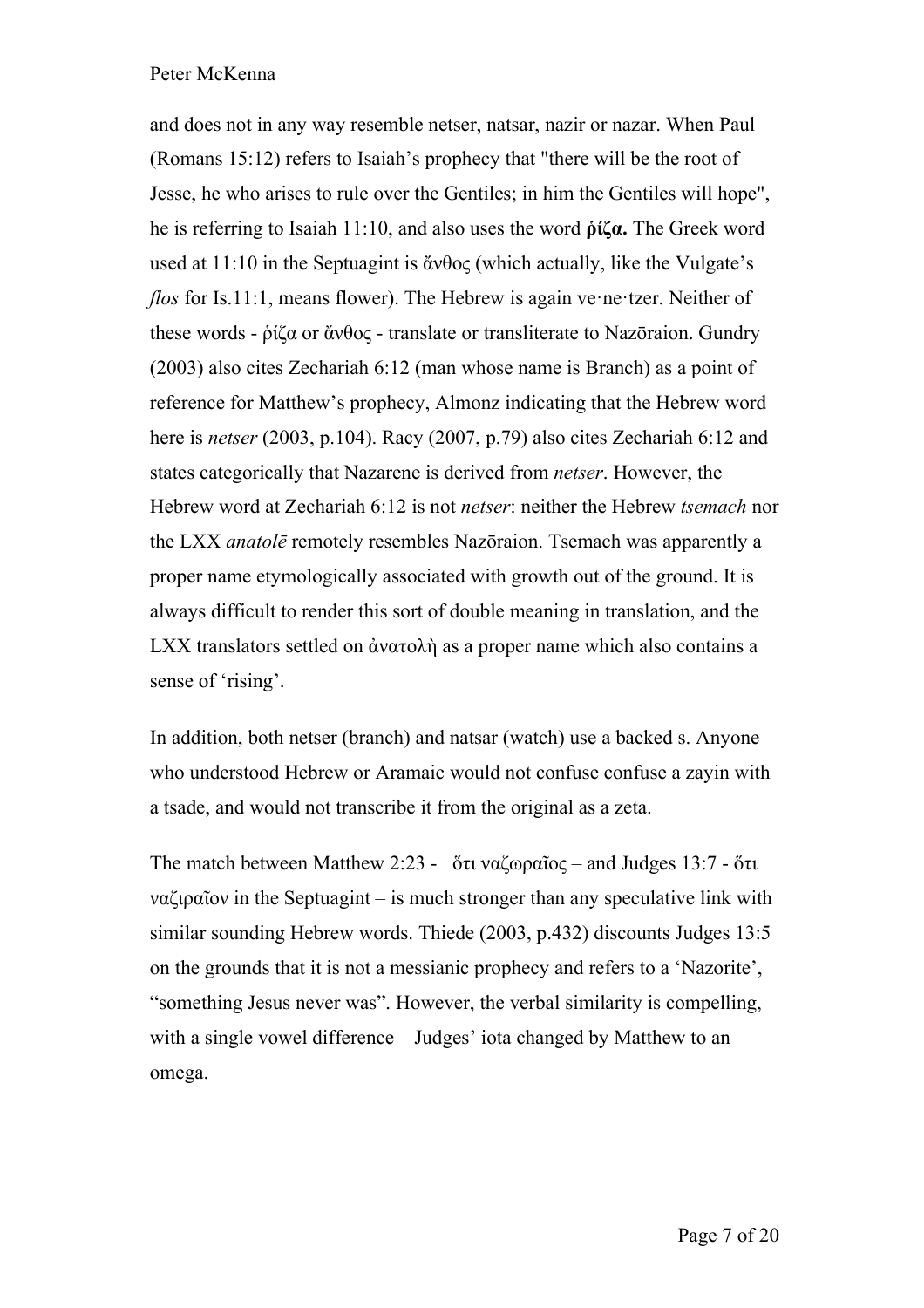When the unclean spirit at Mark 1:24 and Luke 4:34 addresses Jesus as Ἰησοῦ Ναζαρηνέ, it has no obvious reason to refer to his town of origin, but rather as a spirit (πνεῦμα), shows its special spiritual knowledge of who he is spiritually, a sense which segues into and is structurally mirrored by the phrase ὁ ἅγιος τοῦ θεοῦ (the holy one of God): Judges 13:5 refers to Samson as set apart to God - ναζιραῖον ἔσται τῷ θεῷ (13:7) and to ὅτι ναζιραῖον θεοῦ, of whom it is prophesied that he will deliver Israel. The phraseology used to describe the nazirite Samuel is also echoed in the gospels: the child Samuel grows in stature and favour with the Lord and with men (1 Samuel 2:26 μετὰ κυρίου καὶ μετὰ ἀνθρώπων), while the boy Jesus also grows in stature and in favour with God and man (Luke 2:52 - παρὰ θεῶ καὶ ἀνθρώποις). While Jesus did take an oath of abstinence at Mark 14:25 and Matthew 26:29, this was subsequent to his being known as a Nazōraion. Although he could conceivably have ended an offstage Nazirite oath with his baptism, Matthew may be merely playing with words in relation to Nazōraion and Nazareth. He is not explicitly saying that Jesus was a Nazirite, and is not necessarily implying it as a literal proposition.

## **Philo and the ultimate nazirite**

Yet the concept of a nazirite Jesus could have a significance at a symbolic and mystical level: 'nazirite' is associated with sacrifice (including soterial and sin sacrifice), and in particular with self-sacrifice. In Numbers the nazirite vow (a 'great vow' - μεγάλως .. εὐχὴν) as given to Moses is outlined: setting oneself aside to the Lord, abstaining from drink or anything from the vine, keep oneself separate from dead bodies, and not cutting one's hair (6:2- 9). The offerings required if the vow is breached are also detailed (6:9-12). However, Philo's explanation of the Great Vow presents some interesting nuances. He elaborates on what is so great about the vow: it is called the **μεγάλη** εὐχή he says (Philo 1937, p.247), because those making the vow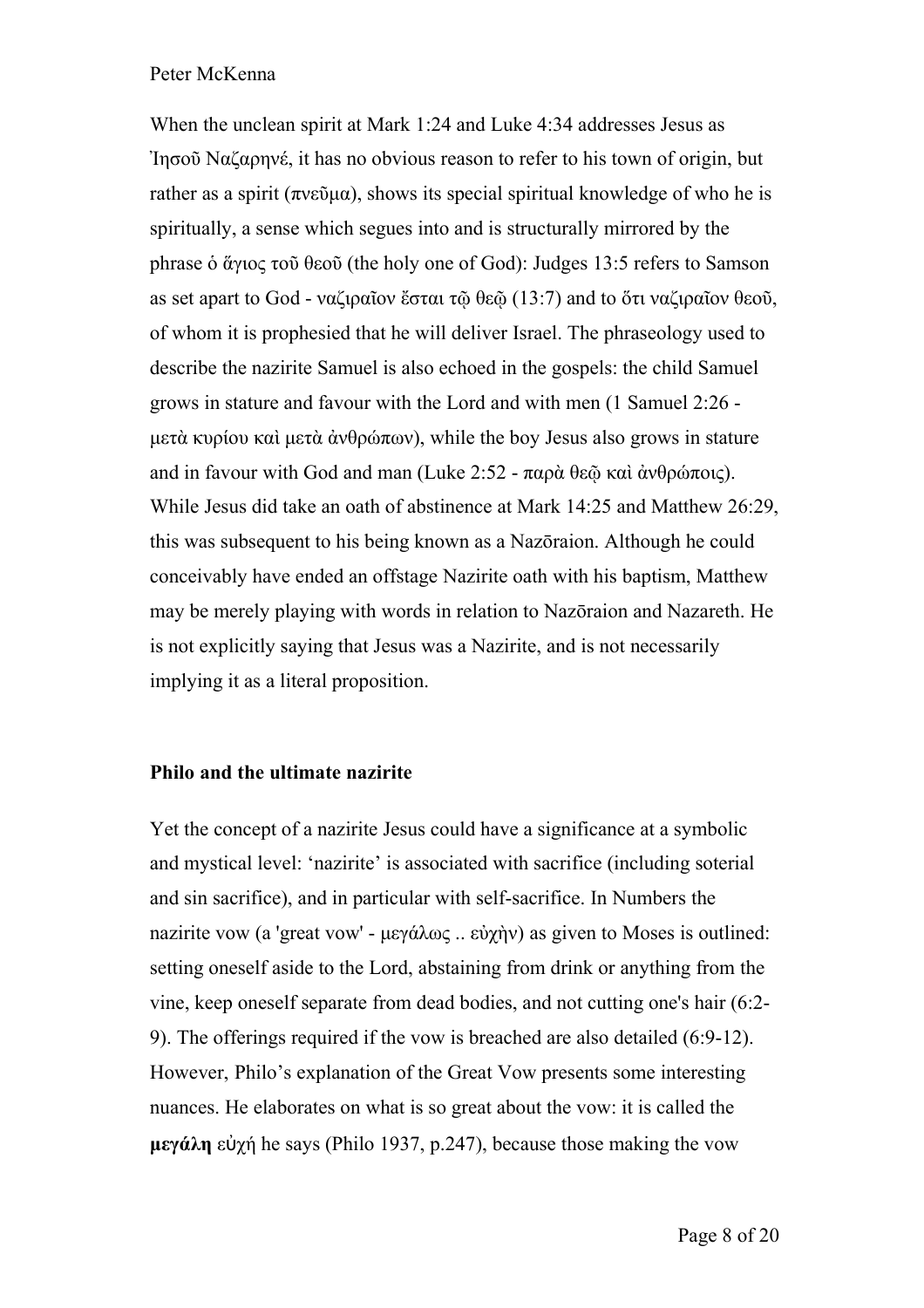actually consecrate **themselves**. The nazirite's own body is prepared as if it were an offering: he surrenders not only his first-fruits, but also his own self (και ἑαυτου παραχωρειν). To release him from his vow the votary must bring to sacrifice, as well as a he-lamb for a whole burnt offering (ὁλοκαυτώ), a ewe-lamb as a sin-offering (περὶ ἁμαρτίας - peri hamartias) and a ram as a salvation or preservation offering (θυσίαν τοῦ σωτηρίου - thusian tou sotēriou). Both the sin (hamartia) and preservation (sotērios) sacrifices are of course explicitly fundamental to the Christian narrative of Jesus. All three, Philo tells us, find their likeness in the maker of the vow: the he-lamb *holocauto* symbolizes the fact that he brings his very self to the sacrifice; the she-lamb sin-offering is made because he is a man; and the *sotērios* (safety, deliverance), because he acknowledges the real saviour, God (rather than human physicians).

Christian theology shifts the soterial emphasis from preservation in this life to eternal salvation from death – and, consequently, the level of the nazirite sacrifice. The reshaping of nazirite would be similar to the upscaling of other Jewish concepts, such as 'son of God'. Philo elaborates (254) that the votary has vowed to bring himself, so it was necessary that some part of the votary's self (τι των του ευξαμενου μεροσ) should be sacrificially offered. As it would be sacrilege that the altar should be defiled by human blood, this is to be his hair. While Philo as a Jew is careful to remind the reader that an actual bloodsacrifice would be unlawful, it is in the context of describing the ritual preparation of the nazirite's own self for sacrifice, of bringing himself to the sacrifice and offering a lawful part of his person. Jesus Nazōraios brings himself 'whole' as a sin and soterial sacrifice.

#### **The Special One**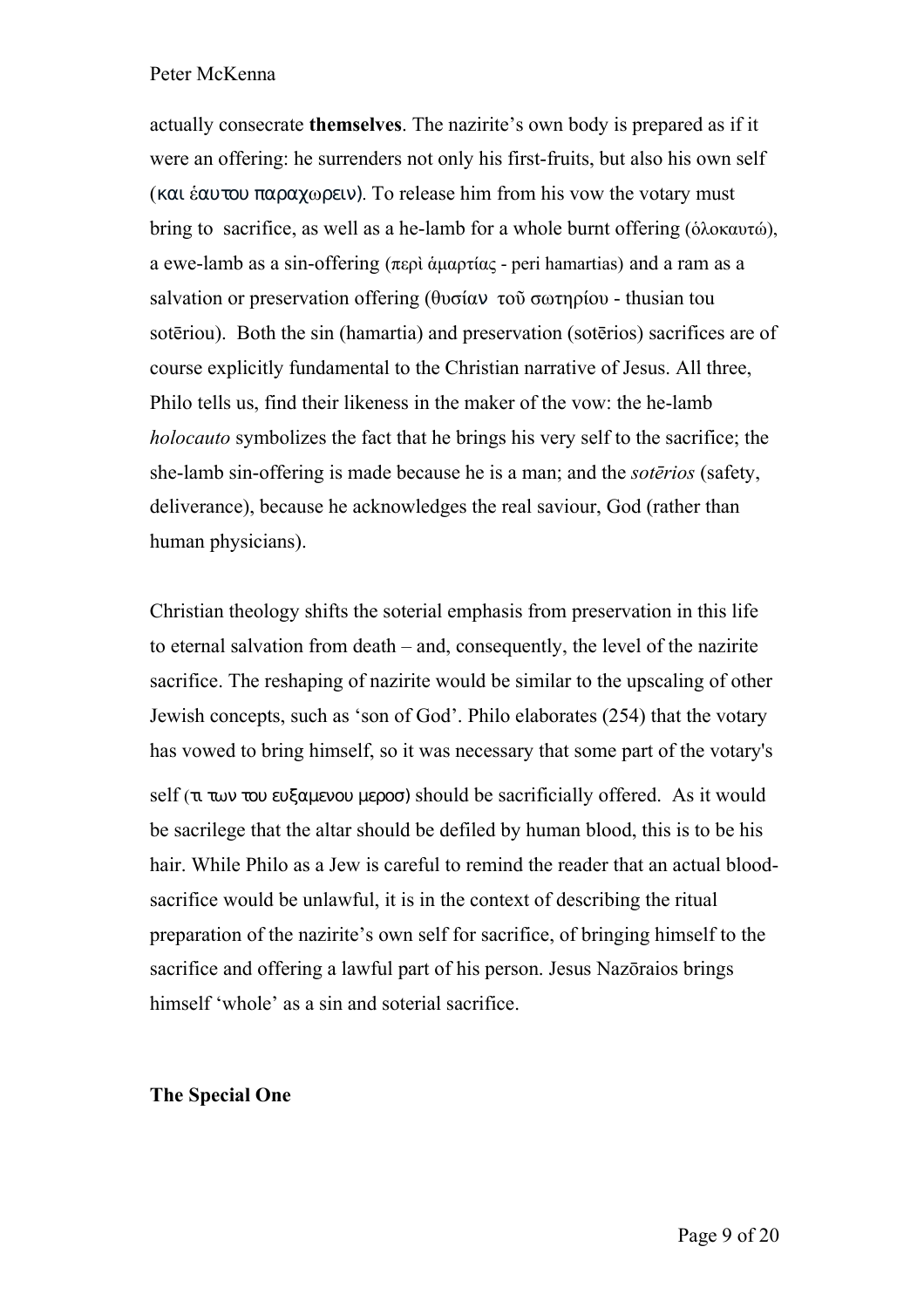It may be that Matthew and his sources had in mind the nazirite's preparation for this whole, sin and salvation sacrifice of the self when connecting Jesus philologically to them; and that the reference to prophecy in this respect is of deep significance. The narrative of the gospels is built around the preparation of Jesus for ritual sacrifice, and this quality is fundamental to his character and to the whole Christian enterprise. Jesus' sacrifice was also a sin offering: the same phrase as in Philo, περὶ ἁμαρτίας, is used at Hebrews 10:18 to describe the sacrifice that is no longer needed because of the blood of Jesus (ἐν τῷ αἵματι Ἰησοῦ), which washes away our sins (Revelation 1:5). John the Baptist (John 1:29) hails him as the lamb of God (δ άμνὸς τοὺ θεοὺ) who takes away the sins of the world (τὴν ἁμαρτίαν τοὺ κόσμου). Like the nazirite's sacrificial lamb described in Numbers 6:14 he is an ἄμωμον (unblemished) lamb (Peter 1:19, Hebrews 9:14). His sacrifice (θυσία) to God is repeatedly referred to, as is his designation as the Saviour (σωτήρ).

Whatever the connection with the nazirite's self-sacrifice, Jesus is frequently referred to in the canonical gospels as <u>ὁ</u> Ναζωραῖος or [ὁ](http://strongsnumbers.com/greek/3588.htm) Ναζαρηνός in circumstances of particular spiritual significance and quintessential identity: Peter's denial when Jesus is brought away for sacrifice (Ναζωραῖος - Matthew 26:71; Ναζαρηνός - Mark 14:67); on the inscription at the foot of the cross at the point of sacrifice (Ναζωραῖος - John 19:19); and, finally, after the salvific resurrection (Ναζωραῖος - John 18:5 and 18:7; Ναζαρηνός – Luke 24:19). The designation is a significant phrase cryptically plucked out from the Old Testament as a key theme, in the same way as the 'Son of Man' designation was plucked out of Daniel (7:13, 8:17) and Ezekiel. As we have seen, demonic spirits recognize him as Ναζωραῖος – and as the Holy One of God (Luke 4:34) and Son of God (Matthew 8:29, Mark 3:10, Luke 4:41). A blind man also recognises him as Ναζαρηνός (Mark 10:47) – a man unusually named, as Bartimeus (Bar-Timeus, perhaps after Plato's Τίμαιος), he fits the seer archetype who traditionally has lost his eyes but gained supernatural insight into the truth.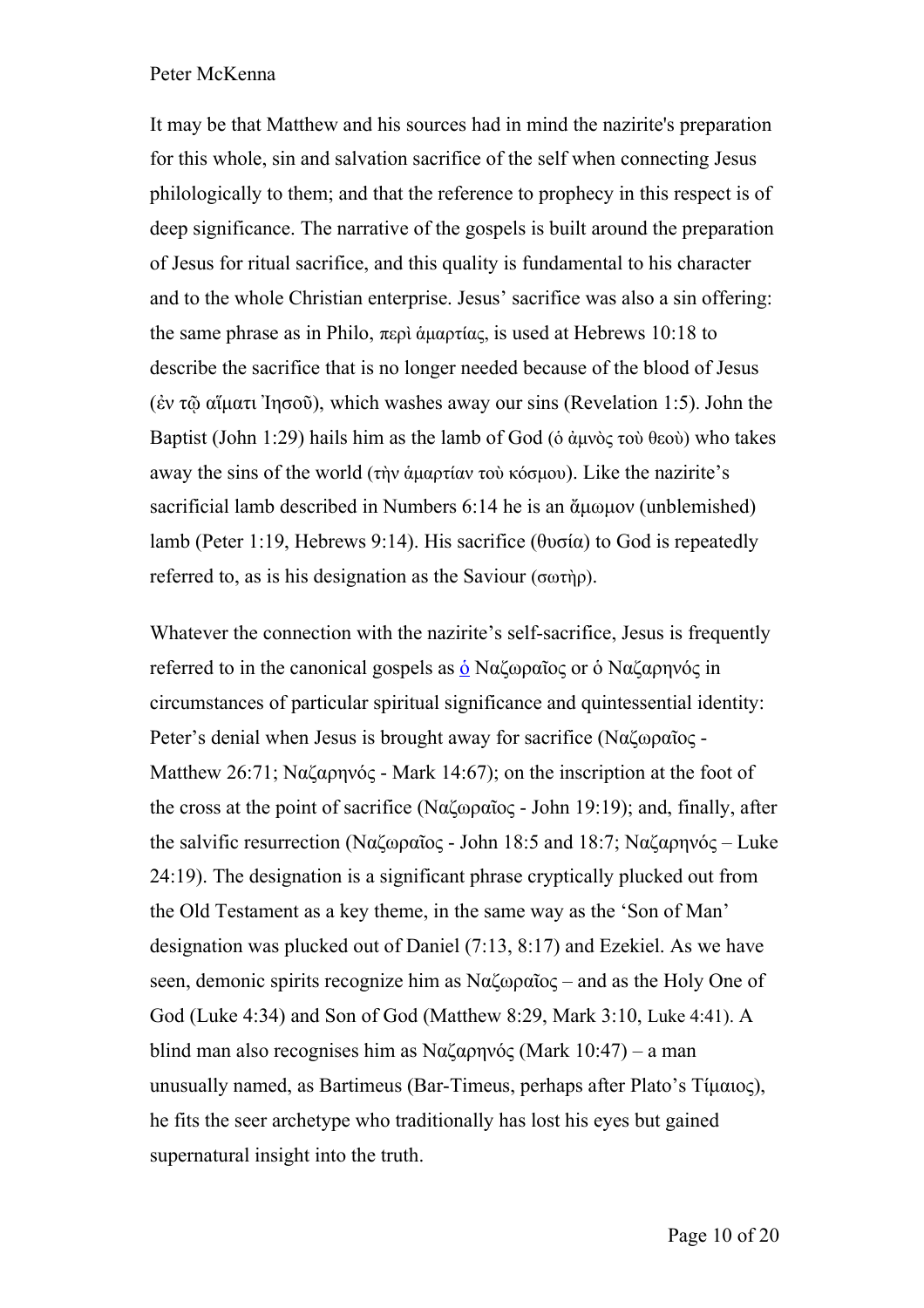Given Matthew 2:23, and its resonance with Judges 13:7, it seems likely that Matthew conceives of a mystical connection with the nazirite, however unrealistic it might be in a literalistic sense. Matthew's treatment of prophecy is hardly rigorous. For example, he misreads one other prophecy in a manner that is vividly illustrated: in reading Zechariah 9:9 he mistakes "a colt, even the foal of an ass" as two animals, apparently misreading καὶ as a literal 'and' rather than an emphatic 'even', in ἐπὶ ὑποζύγιον καὶ πῶλον νέον. Matthew consequently has Jesus absurdly riding two animals into Jerusalem [21:2ff]. In the same manner he (or an earlier writer) may have misread Judges, mechanistically copying a prophecy concerning one who would deliver Israel. A confusion of ὅτι ναζωραῖος and ὅτι ναζιραῖον is hardly less foolish than having Jesus ride two animals into Jerusalem. Once the Nazōraion moniker was established, meaning perhaps holy one set aside for God as a sacrifice, the drive to historicise Jesus may have translated the designation into a place of origin. This would be no less crude a process than taking an actual town of origin and finding a suitable word-play in the Old Testament – but it would surely be easier to derive or find a similar-sounding town name from prophetic words than it would be to find similar-sounding words of prophecy based on a given place name. It seems clear that Nazōraion/Nazarēnos is first and foremost a title of spiritual significance – and that Jesus is eponymously referred to as Jesus the Nazōraion in a manner analogous to 'Jesus the Christ'.

## **The Gospel of Philip**

The Nag Hammadi manuscript of the Gospel of Philip is a Coptic translation from Greek, but preserves this specific Greek title Nazōraion. Significantly, it alternates between both the Ναζωραῖος and Ναζαρηνός spellings and treats them as synonymous regardless of specific spelling: Ναζωραῖος is used in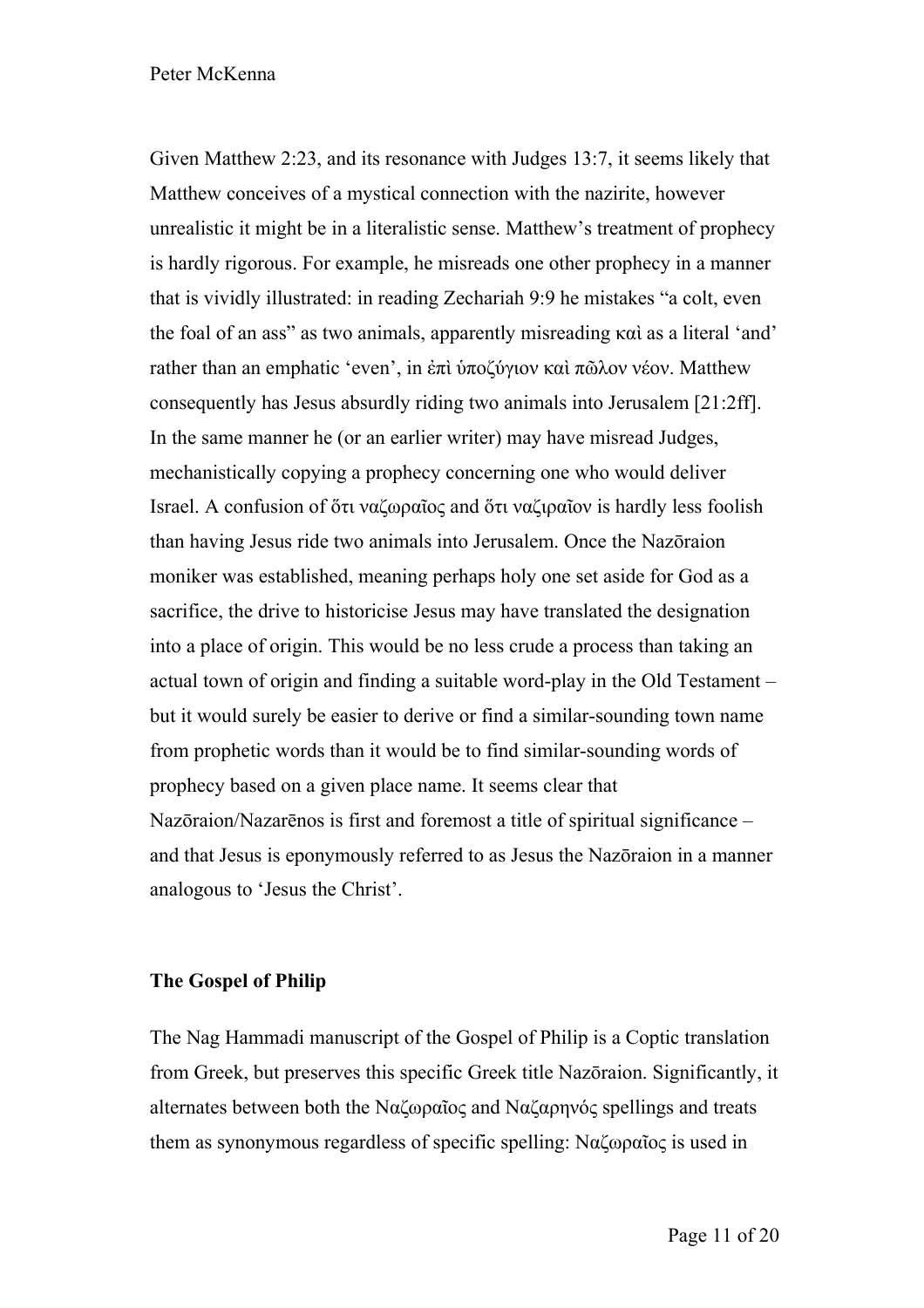conjunction with the Aramaic title messiah, while Ναζαρηνός is used otherwise. Even more significantly, it explicitly purports to explain the linguistic meaning of the title. At verse 20a (or 19 in some editions) the meaning of Jesus and Christ are explained: Jesus is a secret name, the Christ a revealed name. Jesus is the same in all languages, but other languages have other words for Christ. Then we are suddenly told (20b): "The revealed Nazarēnon is the secret!" or "The Nazarēnon reveals what is hidden" Os (2007, p.198) has "the Nazarene is the revealed of the hidden one" in this verse. MacRae and Wilson (1988) translate this as "'The Nazarene' is the one who reveals secret things"; Isenberg (1968, p.134) and Jacobs (2006) as "The Nazarene' is he who reveals what is hidden". The Ecumenical Coptic Project (2009) has "The revealed Nazarene is the secret!" Nazarēnos here is translated as nazirite by the Ecumenical Coptic Project (with footnotes referencing Numbers 6).

Sandwiched between 'Jesus' and 'Christ', Ναζωραῖος is clearly considered by the Gospel of Philip author to be a titular designation in the same manner as Christ. At verse 51 the formula is repeated twice: the Apostles who preceded the author called him "Yeshua the Nazōraion messiah", which is to say Yeshua the Nazōraion Christ". We are told again that the last name is the Christ, the first is Yeshua, that in the middle is the Nazarēnos. 'Messiah', it is explained, has two references: both the anointed and also the measured. 'Yeshua' in Hebrew is the atonement. "' $N\alpha\zeta\alpha\rho\alpha$ ' is the truth" (αληθεια), therefore the Ναζαρηνός is the αληθεια." Van Os translates aletheia as "[the one from] the Truth" (2007, p.54), and suggests that Nazarēnos designates 'the hidden truth of God'. "The Christ", the text continues, "is the measured, the Ναζαρηνός with Yeshua are the measurement".

The author of 'Philip' therefore explains the meaning of both Ναζωραῖος and Ναζαρηνός with reference to 'Nazara', the spelling for Jesus' city of origin at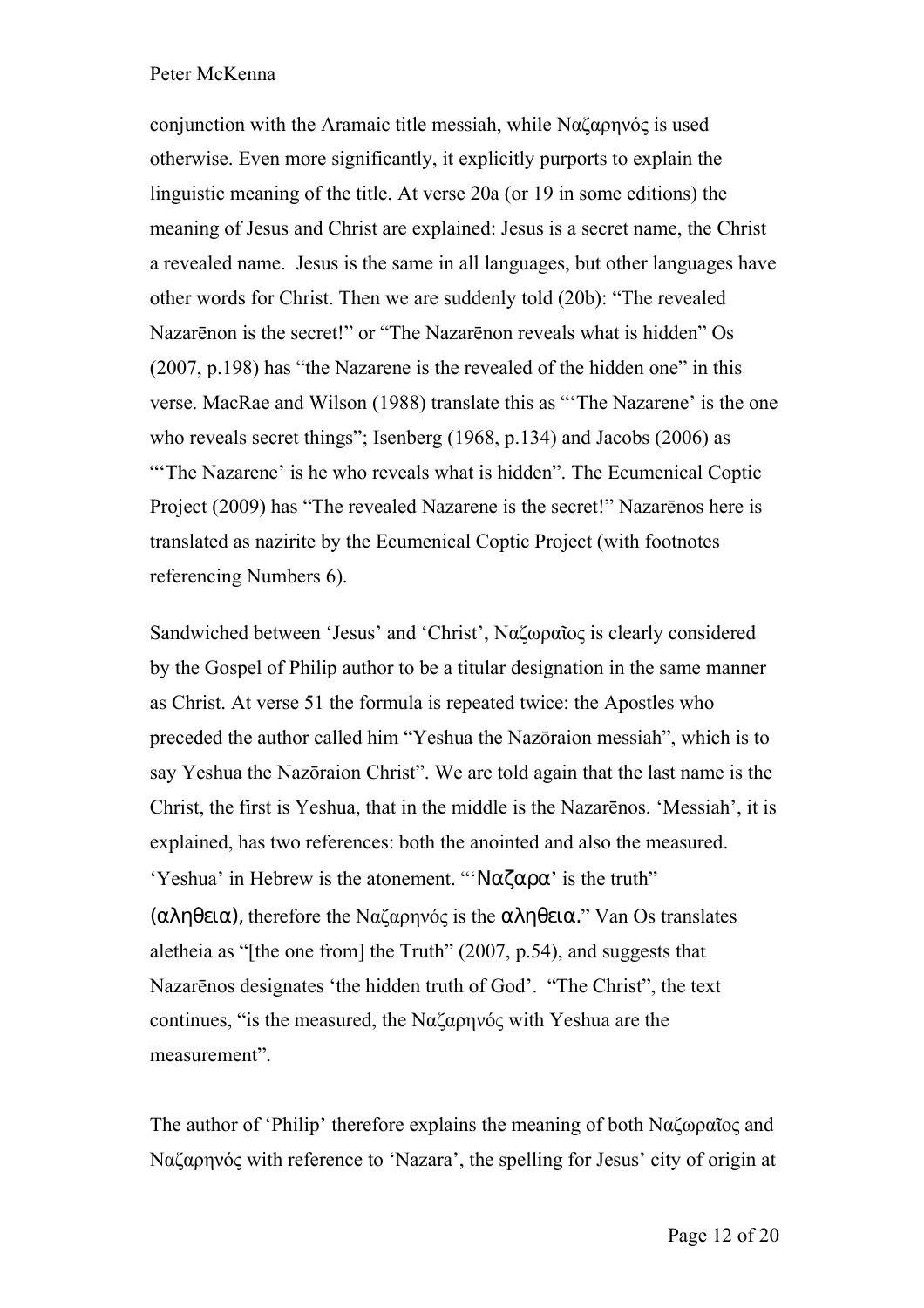Matthew 4:13 and Luke 4:16. However, 'Philip' does not indicate that  $N\alpha\zeta\alpha\rho\alpha$  is a place-name – simply that it means the truth. It is not immediately obvious how or why it means the truth. There is no obvious linguistic basis for such a meaning, but while one might reasonably conclude that the authors of this gospel (and perhaps of the synoptic gospels) had only a restricted grasp of Hebrew and Aramaic, it seems clear that the word was 'understood' to mean it in some sense. Irenaeus (Ante-Nicene Fathers – Against Heresies Vol. I 21:3) refers to a Valentinian formula which invokes Christ's name "Iησοῦ Ναζαρια", which Irenaeus translates as "O Saviour of Truth". This spelling with an iota differs again from the three variants in the gospels – and it is, as with Nazara in Philip, presented as a title in the manner of Ναζαρηνός and Ναζωραῖος. Irenaeus also comments on the deliberate use of "Hebrew words in order to inspire greater awe into the Gallic neophyte" (Roberts, A. & Donaldson, J. 1868, p.82) (King 1864, p.96). He is not specific as to whether  $N\alpha\zeta\alpha$  or all those words, but it is clear that esoteric words played a powerful role in ancient ritual.

## **Mandaean Nasirutha**

The reference in Philip is specifically an explanation of the etymology of the term. Layton (1995, p.235) and Schenke (cited in Kirby, 2006) both see the gospel as Valentinian, with Schenke arguing that it was composed in the 2nd century. And it seems clear that the composition draws on earlier sources, leaving open the possibility that it draws on pre-Christian Gnostic tradition. The two connected meanings presented in Philip – "revealer of the hidden" and "truth" – appear to find an echo in Mandaeanism. In Mandaean Aramaic, the word 'Nasurai' is used to mean "one skilled in religious matters and white magic" (E. S. Drower & Buckley 2002, p.4). Drower and Buckley also connect the term with the Arabic for Christian (Nasara), and allude to Jesus' identification in the Talmud as *Nusri*.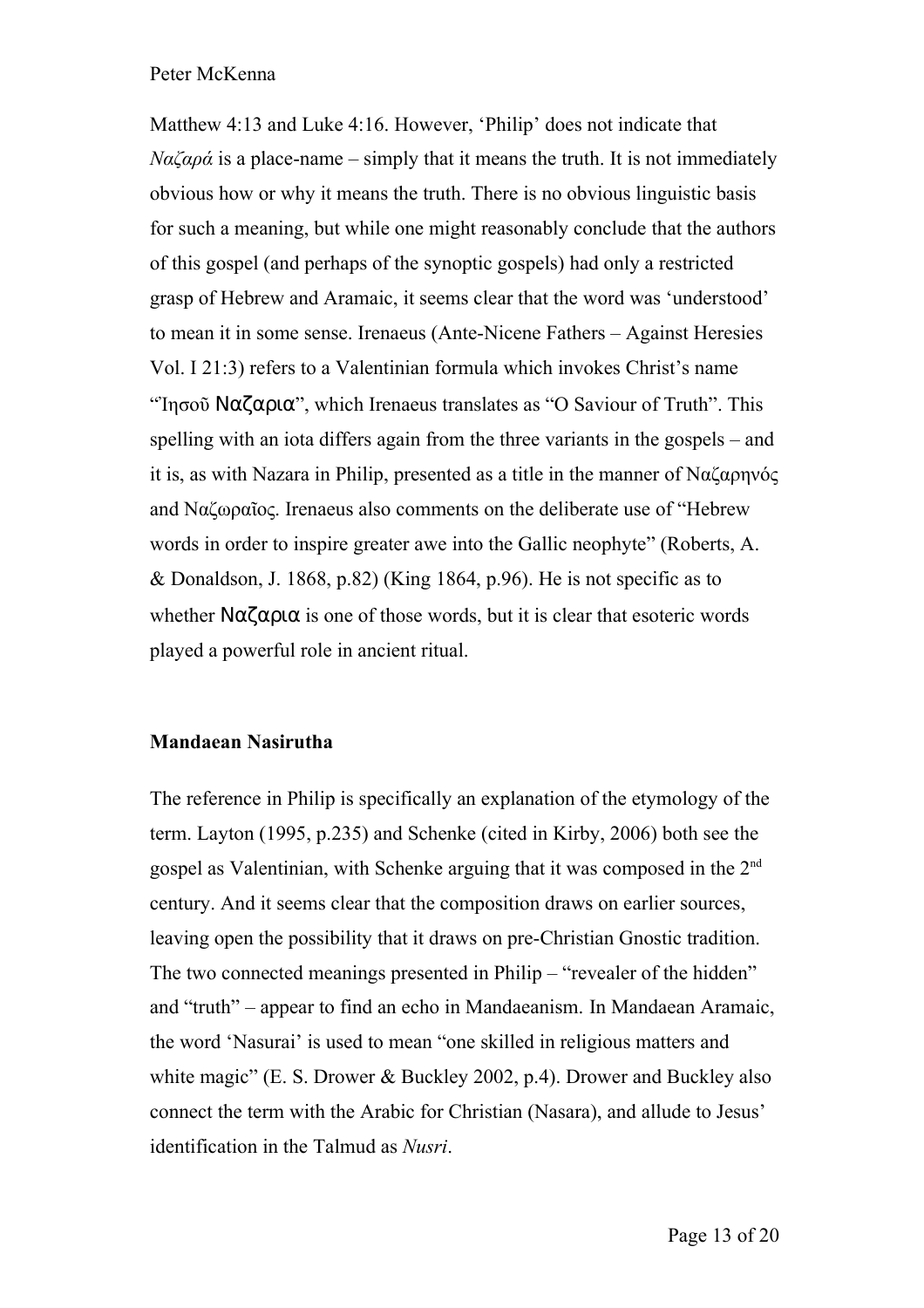Ménard (1988, p.139) indicates that the word is also used in this sense in Mandaean Aramaic, and is analogous to a Hebrew verbal form which can mean 'to hide' or 'to keep secret'. Van Os (2007, p.199) indicates that in Hebrew, this verbal form can mean 'to hide' or 'to keep secret'; and that Mandaeans were initiated into the hidden or secret things of the truth. The word denoting the Mandaean intiate - *nasuraia* – and the word denoting the secret knowledge – *nasirutha* - may be a neologism derived from a n-s word and aletheia (truth). As such, the n-s part of the word would indicate something like revealer, and the "eth" ending the 'truth' – an interpretation that would accord with that presented in the Gospel of Philip. Ignatius, writing probably in the first century, describes Jesus the High Priest as he who 'alone is entrusted with the secret things of God, the door of the Father'(Behr 2001, p.87) . Os (2007, p.197) suggests that "the etymology travelled through the hands of people who did not have a full command of Hebrew and Aramaic", and that the link between the Mandaean nasuraia and nasirutha and the Nazarēnos title had already been made at the time of Ignatius' writing. Lidzbarski (2009) concludes that Jesus was placed in Nazareth to explain a tradition that he was a Nasurai.

Drower's translation of the Ginza Rba (a fragmentary work which is hard to date) refers repeatedly to "Nasoraeans". One verse also has echoes of the 'christ' designation: 'The worlds glisten (with costly) oil, but Nasoraeans shine with the radiance of Life' (L. E. S. Drower 1959).

## **Carpenters' Guild**

Smith (1912, p.751) suggests a different etymology, from the Aramaic *nesar*, meaning "to saw," with the cognate participle or noun meaning "carpenter". Price (2003, p.106) cites Eisler (1931, p.235) as connecting John with the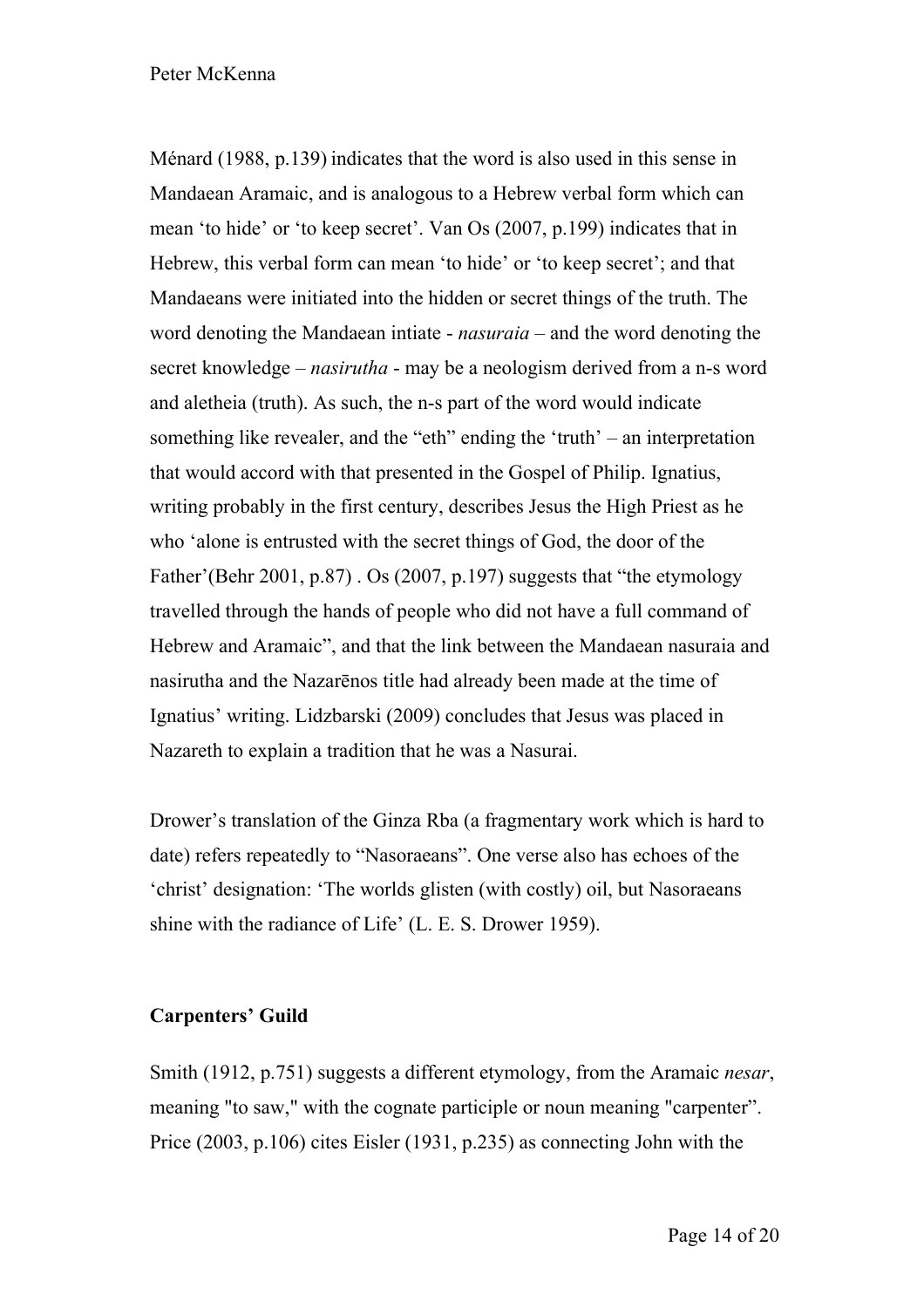Mandaeans and suggests that the gnostic pre-Christian Nasorean sect "comprised itinerant carpenters".

## *City of Nazareth…Nazara, Nazaret*

It seems clear that the origin of Ναζωραίων has nothing to do with citizenship of a city called Nazareth. We can see in Acts that the early Christians were known, not as Christians, but by that other title: Ναζωραίων (Acts 24:5). Clearly there was no suggestion that they were all citizens of a town called Nazareth.

Additionally, the hypothesis that Nazareth was derived from the spiritual title Nazōraion is supported not only by the incoherent etymological relationship between that title and Nazareth, but also by the fact that several different words are used to denote Nazareth itself. Nazara would have been preferred, certainly in terms of the designation *Nazarēnos*, but there was no town of that name even at the time of writing.

Holding (2008) has proposed that the spelling of Nazareth varies depending on whether the next word begins with a "a vowel or rough breathing": Nazaret occurs when the theta of Nazareth elides to a tau before an aspirated vowel (Matthew 2:23); Nazara occurs before an unaspirated vowel (Matthew 4:13 - the 'eth' changing to an alpha); and the theta is retained before a consonant. The spelling before an unaspirated vowel is indeed Nazara on both of the occasions that an aspirated vowel occurs after the place-name in the New Testament. Though normally the hiatus formed where an important word ends with a vowel and is followed by another beginning with a vowel, is where we would expect elision to occur. If the place-name were Nazareta, one would expect elison to theta in front of an aspirated vowel and elision of the a in front of an unaspirated vowel. Moreover, Nazareth appears before a 'simple vowel' at Luke 2:4; and while Nazaret precedes an aspirated omicron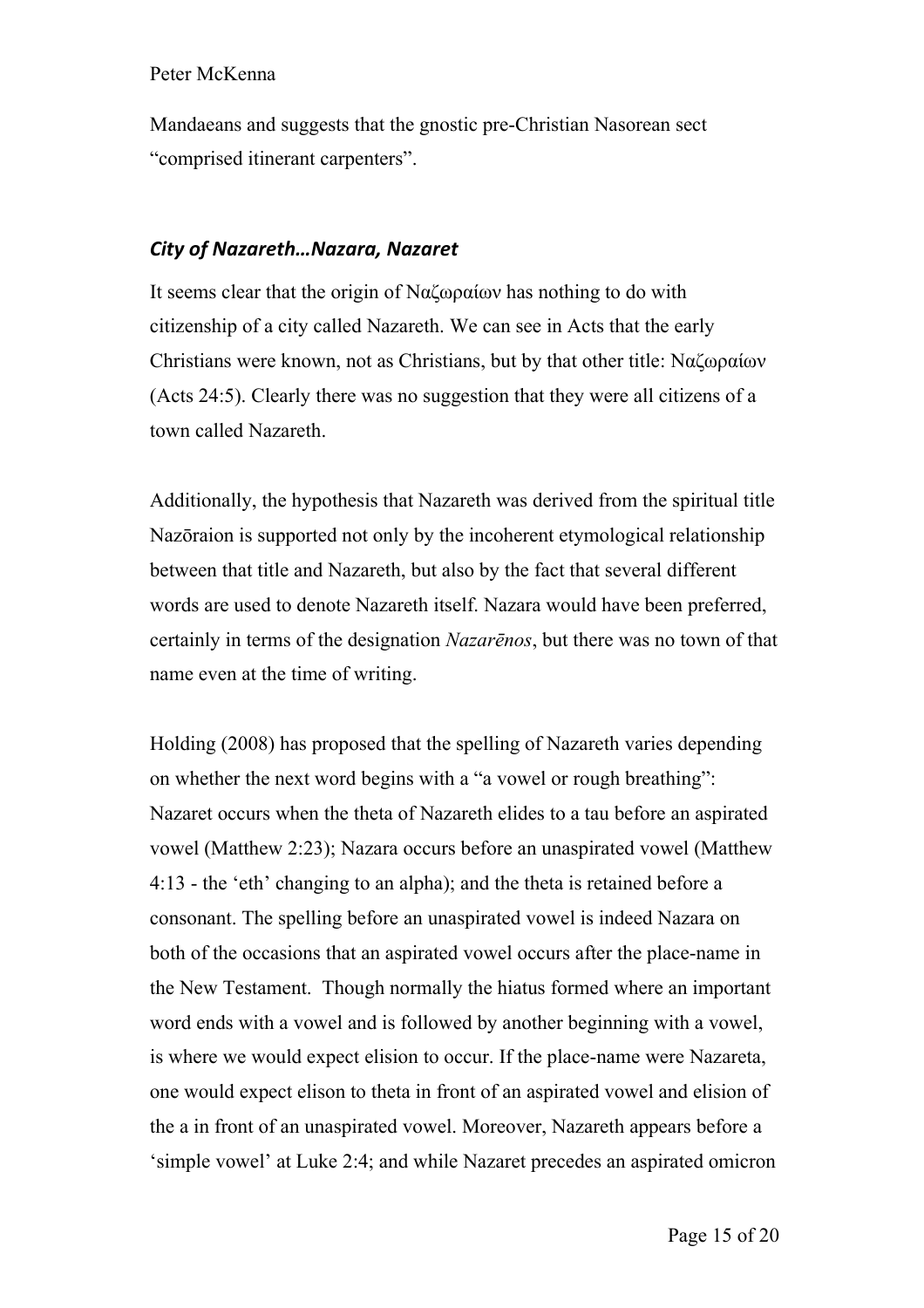in the prophetic Matthew 2:23, in every single one of the other three occurrences of Nazaret precedes a consonant, not an aspirated vowel. And in Acts 10:38 the theta ending is used before an aspirated omega: Ναζαρέθ ὡς. At Luke 2:4 the theta ending precedes, not a consonant, but the 'simple' unaspirated vowel that should mean Nazara: Ναζαρὲθ εἰς.

## **Jerusalem**

Holding also cites the different spellings of Jerusalem as analogous to those of Nazareth. However, it seems clear that Jerusalem is, unusually, declined, as Ἱεροσόλυμα occurs exclusively in the nominative and accusative (on 10 occasions following the preposition εἰς), Ἱεροσολύμων in the genitive, and Ἱεροσολύμοις in the dative (there is no such pattern with Nazareth). Generally it follows the form of a second declension plural neuter noun: the only possible exception is Matthew 2:3, where the adjectival agreement seems to function as a collective (all, every) singular -  $\pi \tilde{\alpha} \sigma \alpha$  (rather than πάντες) Ἱεροσόλυμα. When an adjective is formed from Jerusalem at John 7:25, it takes the form τῶν Ἱεροσολυμιτῶν.

Holding's explanation of the spelling variations does not therefore appear to be sound. Additionally, one would not expect the place-name to be declinable, and indeed all three spellings are used at some point in the same case, the accusative, while NazareT and NazareTH are both used in the genitive (and before consonants).

#### **Magadan/Magdala/Magdalene**

Mary Magdalene is referred to 11 times as 'the Magdalēnē' (Μαρία Μαγδαληνή) and once (Luke 8:2) as 'called Magdalēnē' (Μαρία καλουμένη Μαγδαληνή). This is usually translated as Mary Magdalene rather than Mary from Magdala – so while the designation is analogous to Jesus the Nazōraion/Nazarēnos, it is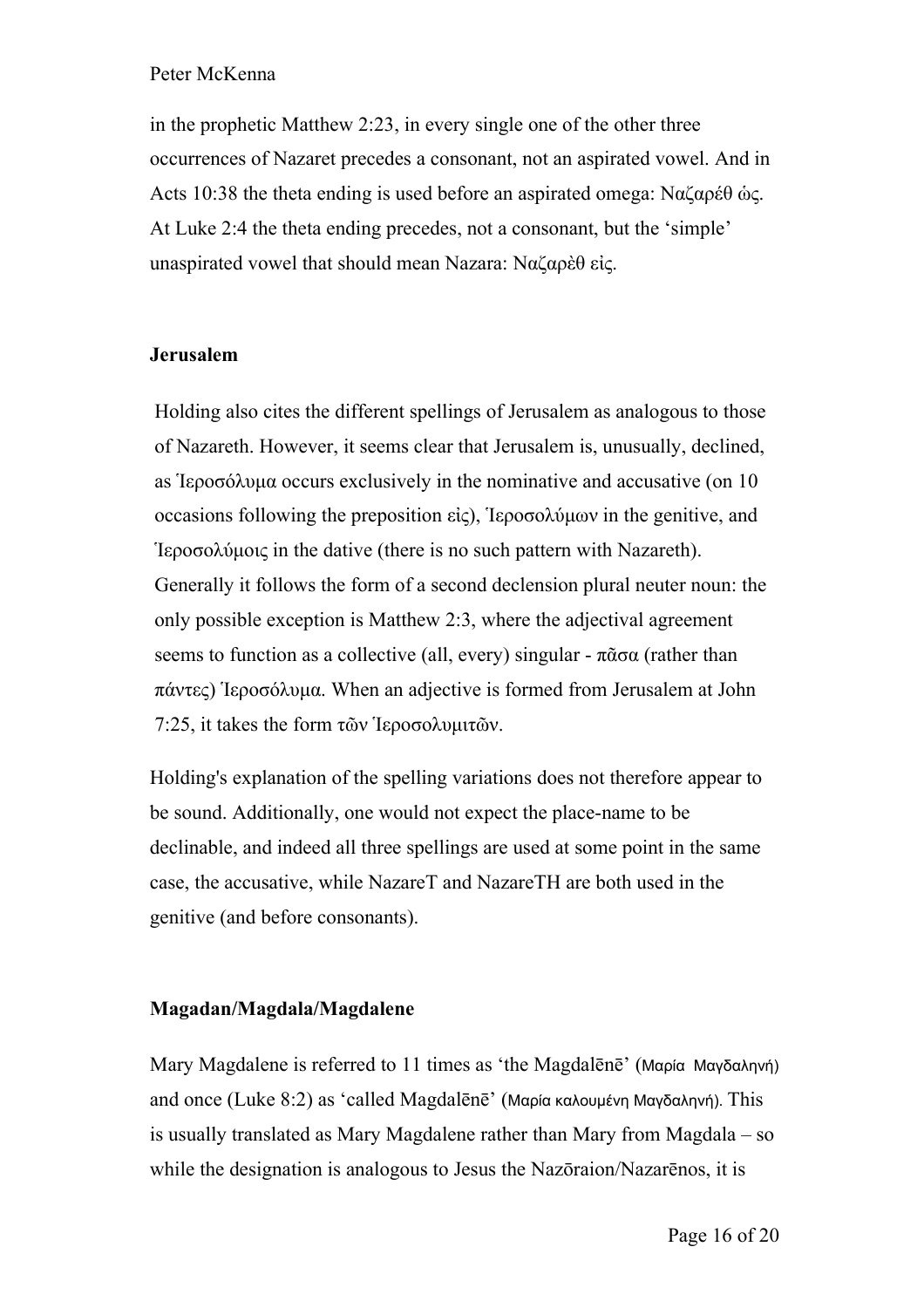translated very differently (and more accurately). While Magdala was a town on the shore of Galilee, the town referred to at Matthew 15:39 is called Mαγαδάν (Magadan) in the Westcott/Hort and Tischendorf  $8<sup>th</sup>$  – both of which revised the *textus receptus* based on evidence from the earliest manuscripts and are thence more reliable than those which have Μαγδαλά. Whether or not Magdala (a place-name which, unlike any variation of Nazareth, could be found in the Talmud) was inserted later because Μαγδαληνή is derivable from it (and Magadan itself appears to have supplanted the Δαλμανουθά – Dalmanoutha where Mark 8:10 located the same episode), Magdala/Magadan is another example of general pliability of the gospel narratives and specifically of a place-name changing to match an established descriptor. The connection between place and descriptor is of course not essential or even made explicit in the gospels, in the way that Nazōraion/Nazaret is.

#### **Gadara/Gadarene/Gerasa**

Γαδαρηνῶν (Gadarēnōn) has a similar form to Ναζαρηνός, and occurs just the once. However, not all the texts agree even on this one occurrence, with many giving Γεργεσηνῶν, the word that is generally accepted as appearing at Mark 5:1, Luke 8:26, and Luke 8:37 (though some texts – and most translations – have Γαδαρηνῶν. And at Luke 8:26 Westcott/Hort has Γερασηνῶν, while Tischendorf (8th Ed) has Γεργεσηνῶν. The Codex Sinaiticus has γερασηνῶ at Mark 5:1 and γαζαρηνων at Matthew 8:28: it seems most likely that γερασηνῶ is original to Mark and earlier, and was later altered when it was realised that Gerasa was some 40 miles distant from the Sea of Galilee rather than on the other side of it. Given the existence of a place called Gadara, this suggests the probability of a legitimate match between two of the city/adjective combinations for Nazareth: Nazara and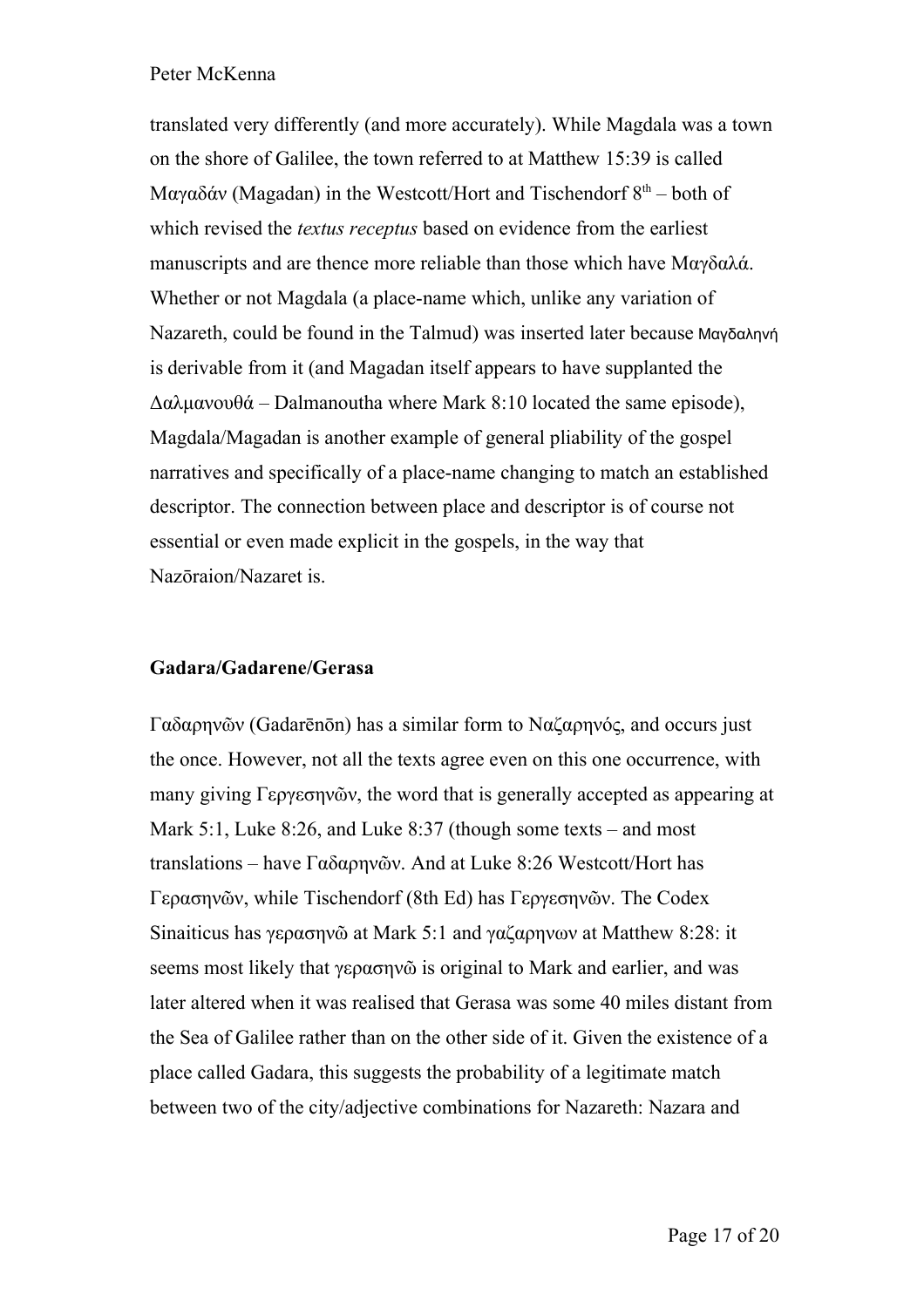Nazarēnos. However, this cannot account for either Nazōraion or for the variations in the spelling of the placename.

#### *Conclusion*

The morphing of the spiritual title Nazōraion – which attached to the figure of Jesus either after or in competition with Paul's religion – into the city of Nazareth, provides strong forensic clues to a wider process of historicising something that had previously been exclusively spiritual. The drive to historicise required a place-name for Jesus' physical point of origin. Nazareth was not chosen – over, say, Bethlehem – because it was an obscure place and thereby less vulnerable to adverse testimony. It is likely to have been chosen because some early Christians attached mystical significance to the titles ὁ Ναζωραῖος and ὁ Ναζαρηνός and thought that in historicising Jesus they could be connected to the placename Nazareth, blurring the distinction between a linguistically more plausible but non-existent Nazara. As is the nature of mystical language, the Ναζωραῖος title was perhaps not clearly understood even then, but seems to have signified a holy one of God, a revealer of His hidden truth and/or a neo-nazirite preparing himself for the ultimate soterial sacrifice. As such the geographical transformation of the Ναζωραῖος can symbolise the larger enterprise of extricating a messianic being from his hiding-place in scripture and placing him in the real world. The derivation of place name from title was felt to be plausible, and is indicative of a drive to historicise which was undertaken to support the doctrine of bodily resurrection. This is not a doctrine shared by Paul, who of course makes no mention either of the title or the place. The Nazōraion may remain the mystery that it was held to be, but it seems that as a gospel ingredient it may have been pivotal in the transition of Jesus from the mystical to the historical.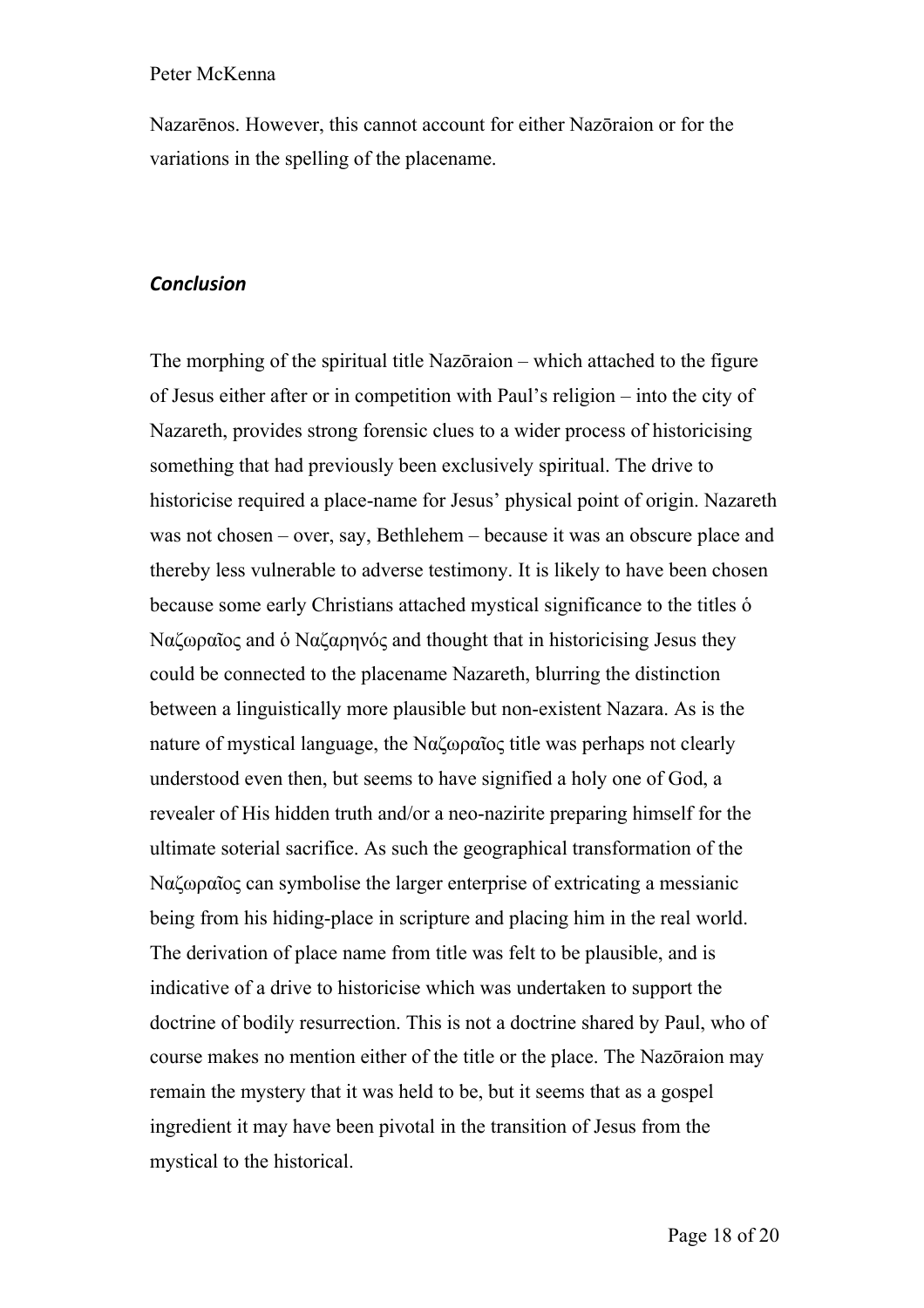## **Bibliography**

Almonz, D.E., 2003. *The Planetary Exodus*, Xulon Press.

- Barnett, P., 2009. *Finding the Historical Christ*, Wm. B. Eerdmans Publishing.
- Behr, J., 2001. *The way to Nicaea*, St Vladimir's Seminary Press.
- Cook, D.C., 2009. *David C. Cook's NIV Bible Lesson Commentary*, David C. Cook.
- Drower, E.S. & Buckley, J.J., 2002. *The Mandaeans of Iraq and Iran*, Gorgias Press LLC.
- Drower, L.E.S., 1959. *The canonical prayerbook of the Mandaeans*, E. J. Brill.
- Eisler, R. & Josephus, F., 1931. *The Messiah Jesus and John the Baptist according to Flavius Josephus' recently rediscovered 'Capture of Jerusalem' and other Jewish and Christian sources*, L. MacVeagh, The Dial Press.
- Gundry, R.H., 2003. *A survey of the New Testament*, Zondervan.
- Isenberg, W.W., 1968. *The Coptic gospel according to Philip*, University of Chicago.
- Jacobs, A., 2006. *The Essential Gnostic Gospels*, Watkins.
- Jonge, H.J.D., 1996. Joseph Scaliger's Historical Criticism of the New Testament. *Novum Testamentum*, 38(2), 176-193.
- King, C.W., 1864. *The Gnostics and their remains, ancient and mediaeval*, Bell and Daldy.
- Kittel, G., Friedrich, G. & Bromiley, G.W., 1985. *Theological dictionary of the New Testament*, Wm. B. Eerdmans Publishing.

Layton, B., 1995. *The Gnostic Scriptures*, Yale University Press.

Lidzbarski, M., 2009. *Mandäische Liturgien*, BiblioBazaar, LLC.